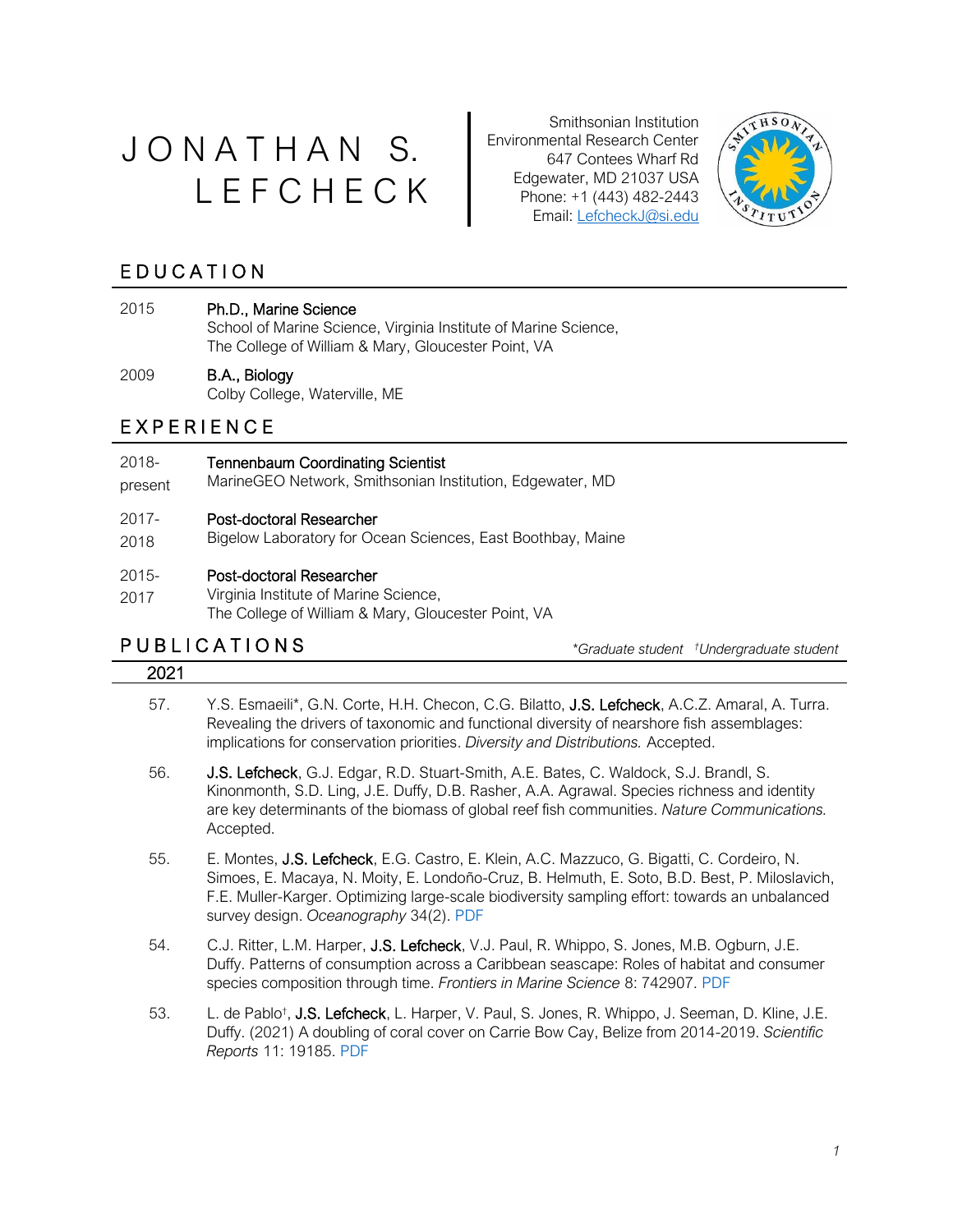- 52. Y.S. Esmaeili\*, G.N. Corte, H.H. Checon, T.R.C. Gomes, J.S. Lefcheck, A. Turra, A.C.Z. Amaral. Comprehensive estimation of surf zone fish biodiversity requires traditional and newlydeveloped sampling methods. *Marine Ecology Progress Series* 667: 131-144. [PDF](https://doi.org/10.3354/meps13711)
- 51. G.N. Corte, H.H. Checon, Y.S. Esmaeili, J.S. Lefcheck, A.C.Z. Amaral. Mangrove fragments as key coastal reservoirs of taxonomic and functional biodiversity. *Biodiversity and Conservation*  30: 1573-1593. [PDF](https://doi.org/10.1007/s10531-021-02158-y)
- 50. I. Cano\*, R.I. Sellares, J.S. Lefcheck, M. Villalpando, A. Croquer. (2021) Effects of herbivory by the urchin *Diadema antillarum* on the early restoration success of the coral *Acropora cervicornis* in the central Caribbean. *Journal of Experimental Marine Biology and Ecology* 539: 151541. [PDF](https://doi.org/10.1016/j.jembe.2021.151541)
- 49. J.G Monteiro, J.L. Jiménez, F. Gizzi, P. Přikryl, J.S. Lefcheck, R.S. Santos, J. Canning-Clode. (2021) Novel approach to enhance coastal habitat and biotope mapping with drone aerial imagery analysis. *Scientific Reports* 11: 574. [PDF](https://doi.org/10.1038/s41598-020-80612-7)
- 48. C.E. Murphy<sup>†</sup>, R.J. Orth, **J.S. Lefcheck**. (2021) Habitat and distance structure seagrass epifaunal communities: A regional scale assessment in Chesapeake Bay. *Estuaries and Coasts*  44(2): 442–452. [PDF](https://doi.org/10.1007/s12237-020-00864-4)
- 47. J.S. Lefcheck, B.W. Pfirmann, F.J. Fodrie, J.H. Grabowski, A.R. Hughes, A.R. Smyth. (2021) Consumption rates vary based on the presence and type of oyster structure: a seasonal and latitudinal comparison. *Journal of Experimental Marine Biology and Ecology* 536: 151501. [PDF](https://doi.org/10.1016/j.jembe.2020.151501)
- 46. A.J. Pinsonneault, P.J. Neale, M. Tzortziou, E.A. Canuel, C.R. Pondell, H. Morrissette, J.S. Lefcheck, J.P. Megonigal. (2021) Dissolved organic carbon sorption dynamics in tidal marsh soils. *Limnology and Oceanography* 66(1): 214-225. [PDF](https://dx.doi.org/10.1002/lno.11598)

- 45. K.M. Fraser\*, J.S. Lefcheck, S.D. Ling, C. Mellin, R.D. Stuart-Smith, G.J. Edgar. (2020) Production of mobile invertebrate communities on shallow reefs from temperate to tropical seas. *Proceedings of the Royal Society B* 287: 20201798. [PDF](https://doi.org/10.1098/rspb.2020.1798)
- 44. G.J. Edgar, A. Cooper, S.C. Baker, ..., **J.S. Lefcheck**, ...R.D. Stuart-Smith (and 35 others). (2020) Reef Life Survey: Establishing the ecological basis for conservation of shallow marine life. *Biological Conservation* 252: 108855. [PDF](https://dx.doi.org/10.1016/j.biocon.2020.108855)
- 43. M.A. Whalen, R. Whippo, J.J. Stachowicz, ..., **J.S. Lefcheck**, ... J.E. Duffy (and 61 others). (2020). Climate drives the geography of marine consumption by changing predator communities. *PNAS* 117 (45): 28160-28166. [PDF](https://dx.doi.org/10.1073/pnas.2005255117)
- 42. Y. Hautier, P. Zhang, M. Loreau, ... J.S. Lefcheck, ... S. Wang (and 44 others). (2020) General destabilizing effects of eutrophication on grassland productivity at multiple spatial scales. *Nature Communications* 11: 5375. [PDF](https://dx.doi.org/10.1038/s41467-020-19252-4)
- 41. R.J. Orth, J.S. Lefcheck, K.S. McGlathery, L. Aoki, M.L. Luckenbach, K.A. Moore, M.P.J. Oreska, R. Snyder, D.J. Wilcox, B. Lusk. (2020) Restoration of seagrass habitat leads to rapid recovery of coastal ecosystem services. *Science Advances* 6(41): eabc6434. [PDF](https://dx.doi.org/10.1126/sciadv.abc6434) | [\\*Science](https://science.sciencemag.org/content/370/6513/182.6)  [Highlight](https://science.sciencemag.org/content/370/6513/182.6) | [The Conversation](https://theconversation.com/restoring-seagrasses-can-bring-coastal-bays-back-to-life-147798) | [Le Monde](https://www.lemonde.fr/sciences/article/2020/11/18/a-la-rescousse-des-prairies-sous-marines-de-la-cote-est-des-etats-unis-a-la-mediterranee_6060241_1650684.html) | [Smithsonian Magazine](https://www.smithsonianmag.com/science-nature/seagrass-ocean-secret-weapon-climate-change-180976235/) | [Hakai Magazine](https://www.hakaimagazine.com/news/the-grass-is-greener-in-virginia/)
- 40. D.B. Rasher, R.S. Steneck, J. Halfar, K.J. Kroeker, J.B. Ries, M.T. Tinker, P.T.W. Chan, J. Fietzke, N.A. Kamenos, B.H. Konar, J.S. Lefcheck, C.J.D. Norley, B.P. Weitzman, I.T. Westfield, J.A. Estes. (2020) Keystone predators govern the pathway and pace of climate impacts in a subarctic marine ecosystem. *Science* 369(6509): 1351-1354. [PDF](https://dx.doi.org/10.1126/science.aav7515)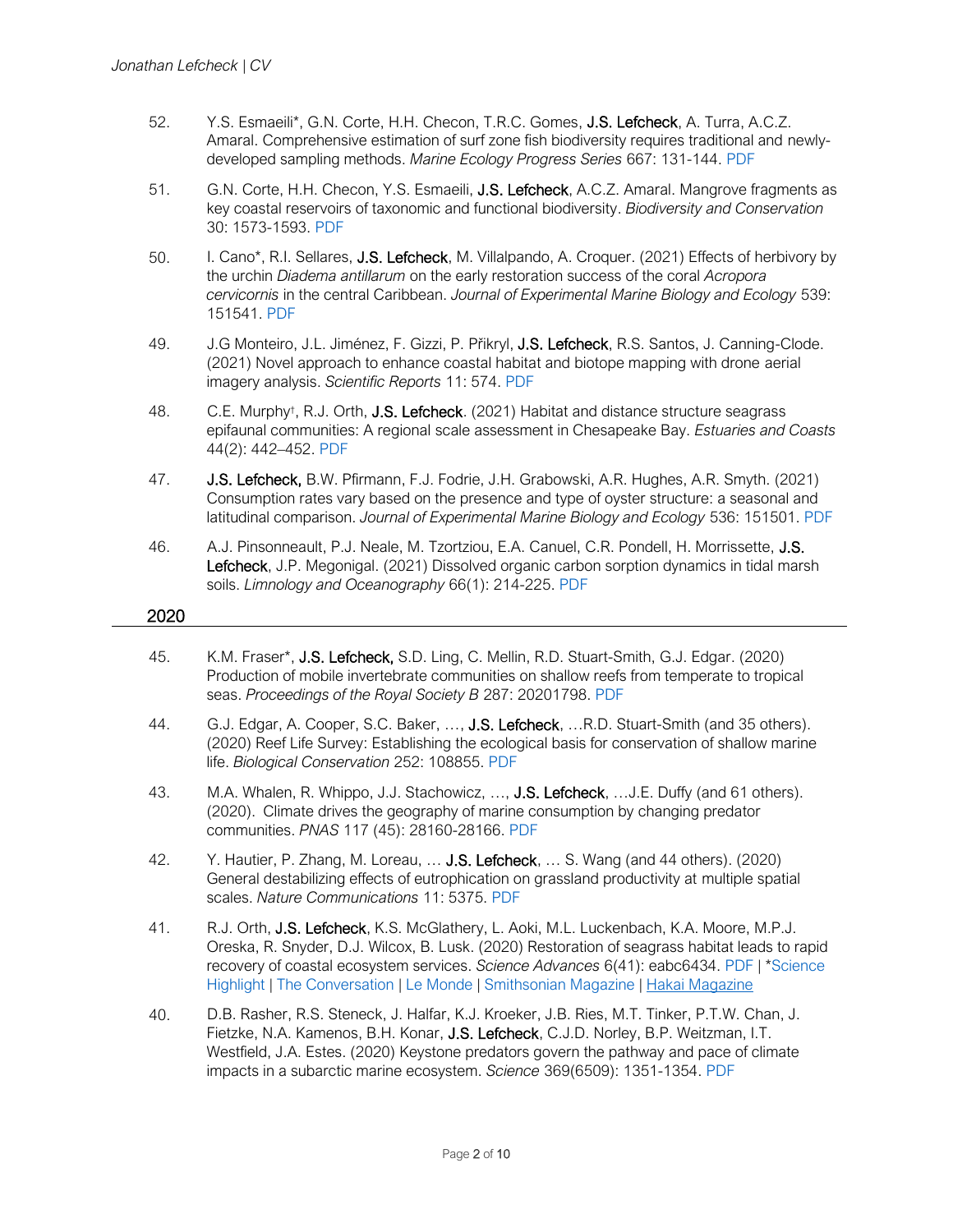- 39. C. Pimiento, F. Leprieur, D. Silvestro, J.S. Lefcheck, C. Albuoy, D.B. Rasher, M. Davis, J.-C. Svenning, J.N. Griffin. (2020) Functional diversity and the fate of marine megafauna in the Anthropocene. *Science Advances* 6(16): eaay7650. [PDF](https://dx.doi.org/10.1126/sciadv.aay7650)
- 38. N.M. McLean, H.P. van der Jeugd, C.A.M. Van Turnhout, J.S. Lefcheck, M. van de Pol. (2020) Reduced avian body condition due to global warming has little reproductive or population consequences. *Oikos* 129(5): 714-730. [PDF](https://doi.org/10.1111/oik.06802)

#### 2019

- 37. R.J. Orth, W.C. Dennison, C. Gurbisz, M. Hannam, J. Keisman, J.B. Landry, J.S. Lefcheck, K. Moore, R.R. Murphy, C.J. Patrick, J. Testa, D. Weller, D. Wilcox, R. Batiuk. (2019) Long-term annual aerial surveys of submersed aquatic vegetation (SAV) support science, management, and restoration. *Estuaries & Coasts*. [PDF](https://doi.org/10.1007/s12237-019-00651-w)
- 36. A.E. Bates, R.S.C. Cooke, M.I. Duncan, G.J. Edgar, J. Bruno, L. Benedetti-Cecchi, I.M. Côté, J.S. Lefcheck, M.J. Costello, N. Barrett, T.J. Bird, P.B. Fenberg, R.D. Stuart-Smith. (2019) Climate resilience in marine protected areas and the 'Protection Paradox.' *Biological Conservation* 236: 305-314. [PDF](https://doi.org/10.1016/j.biocon.2019.05.005)
- 35. S.J Brandl, D.B. Rasher, I. Côté, J. Casey, E. Darling, J.S. Lefcheck, J.E. Duffy. (2019) Functioning coral reefs for the future: eight core processes and the influence of biodiversity. *Frontiers in Ecology and the Environment* 17(80): 445-454. [PDF](https://doi.org/10.1002/fee.2088)
- 34. J.S. Lefcheck, B.B. Hughes, A.J. Johnson, B. Pfirrmann, D.B. Rasher, A.R. Smyth, B.L. Williams, M.W. Beck, R.J. Orth. (2019) Are coastal habitats important nurseries? A metaanalysis. *Conservation Letters* 12(4): e12645. [PDF](https://doi.org/10.1111/conl.12645) | [Press release](https://www.vims.edu/newsandevents/topstories/2019/nursery_value.php)
- 33. **J.S. Lefcheck**, A.A. Innes-Gold<sup>†</sup>, S.J. Brandl, R.S. Steneck, R. Torres, D.B. Rasher. (2019) Tropical fish diversity enhances coral reef functioning across multiple scales. *Science Advances* 5(3): eaav6420. [PDF](http://dx.doi.org/10.1126/sciadv.aav6420)
- 32. B. Gauzens, A. Barnes, D. Giling, J. Hines, M. Jochum, J.S. Lefcheck, B. Rosenbaum, S. Wang, U. Brose. (2019) *fluxweb*: A R package to easily estimate energy fluxes in foodwebs. *Methods in Ecology and Evolution* 10(2): 270-279. [PDF](https://doi.org/10.1111/2041-210X.13109)

- 31. J.P. Richardson, J.S. Lefcheck, R.J Orth. (2018) Warming temperatures alter the relative abundance and distribution of two co-occurring foundational seagrasses in Chesapeake Bay, USA. *Marine Ecology Progress Series* 599: 65-74. [PDF](https://doi.org/10.3354/meps12620)
- 30. J.B. Grace, D.J. Johnson, J.S. Lefcheck, J.E. Byrnes. (2018) Standardized effects in ecological models containing binary outcomes. *Ecosphere* 9(6): e02283. [PDF](https://doi.org/10.1002/ecs2.2283)
- 29. S. Bornbusch<sup>†</sup>, J.S. Lefcheck, J.E. Duffy. (2018) Allometry of individual reproduction and defense in eusocial colonies: A comparative approach to trade-offs in social sponge-dwelling *Synalpheus* shrimps. *PLoS ONE* 13(3): e0193305. [PDF](https://doi.org/10.1371/journal.pone.0193305) | [National Geographic](https://news.nationalgeographic.com/2018/03/animals-shrimp-oceans-queens-evolution/)
- 28. M. Dornelas, L.H. Antão, F. Moyes, ..., J.S. Lefcheck, ..., K. Zawada (and 248 others). (2017) BioTIME: A database of biodiversity time series for the Anthropocene. *Global Ecology and Biogeography* 27:760-786. [PDF](http://dx.doi.org/10.1111/geb.12729)
- 27. J.S. Lefcheck, R.J. Orth, W.C. Dennison, D.J. Wilcox, R.R. Murphy, J. Keisman, C. Gurbisz, M. Hannam, J.B. Landry, K. A. Moore, C.J. Patrick, J. Testa, D.E. Weller, R.A. Batuik. (2018) Long-term nutrient reductions lead to the unprecedented recovery of a temperate coastal region. *PNAS* (115)14: 3658-3662. [PDF](https://doi.org/10.1073/pnas.1715798115) | [\\*\\*Cozzarelli Prize](http://www.nasonline.org/news-and-multimedia/news/pnas-cozzarelli-2018.html) | [Washington Post 1,](https://www.washingtonpost.com/news/energy-environment/wp/2018/03/05/the-chesapeakes-secret-garden-is-thriving-again-but-trump-could-end-that/?utm_term=.d95f3c53717b) [2](https://www.washingtonpost.com/opinions/why-the-chesapeake-bay-is-best-in-the-world/2018/03/07/345dc8be-217c-11e8-badd-7c9f29a55815_story.html?utm_term=.ca8fe72c3b02) | [NPR](https://www.npr.org/sections/thesalt/2018/03/05/590347724/grass-is-back-in-the-chesapeake-and-crabs-will-follow) | [PNAS Commentary](http://www.pnas.org/content/115/14/3518)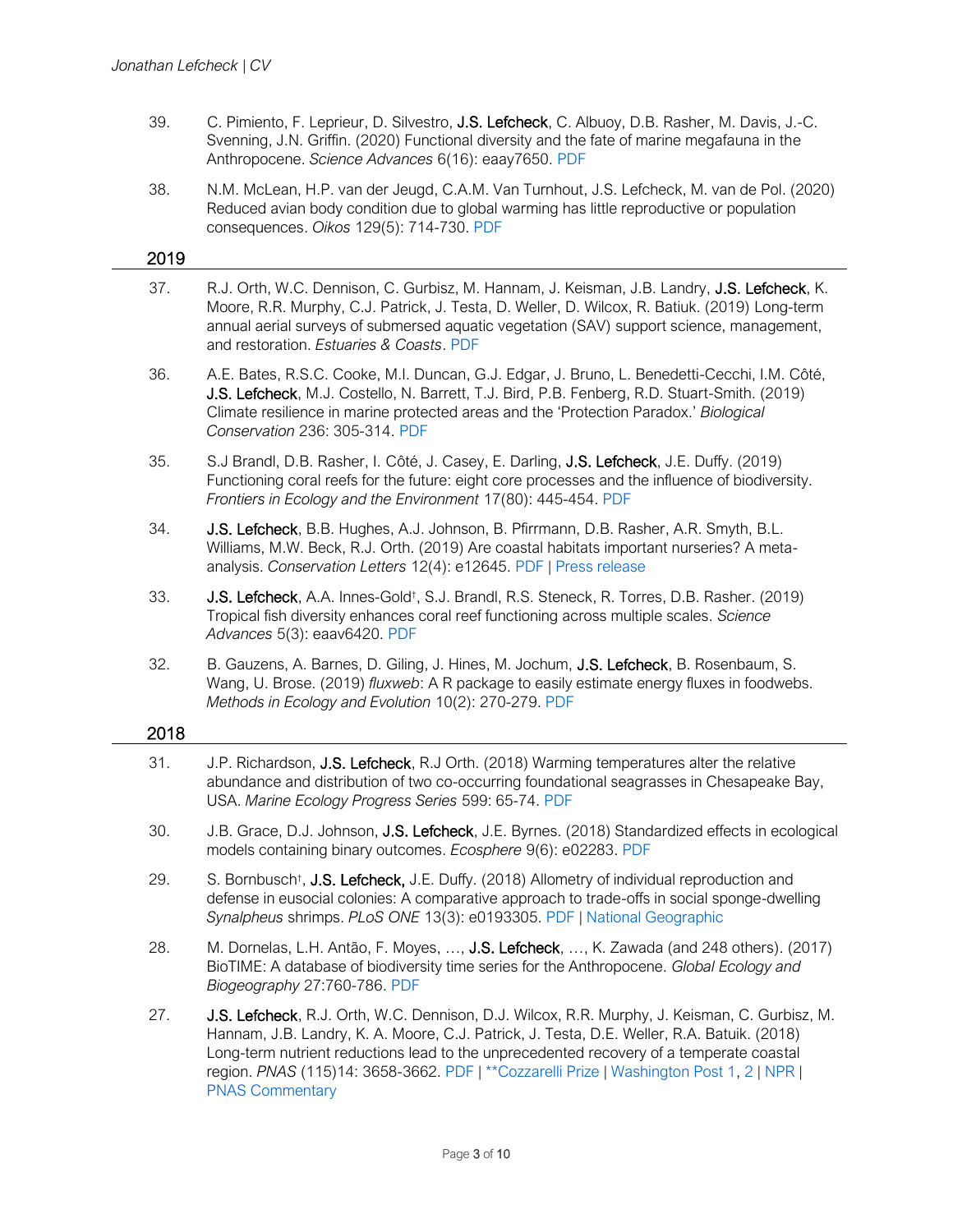26. A.D. Barnes, M. Jochum, J.S. Lefcheck, N. Eisenhauer, C. Scherber, M.I. O'Connor, P. de Ruiter, U. Brose. (2018) Energy flux: the link between multitrophic biodiversity and ecosystem functioning. *Trends in Ecology and Evolution*. 33(3): 186-197 [PDF](http://dx.doi.org/10.1016/j.tree.2017.12.007)

| 2017 |                                                                                                                                                                                                                                                                                                              |
|------|--------------------------------------------------------------------------------------------------------------------------------------------------------------------------------------------------------------------------------------------------------------------------------------------------------------|
| 25.  | G.J. Edgar, T.J. Alexander, J.S. Lefcheck, A.E. Bates, S.J. Kininmonth, R.J. Thomson, J.E.<br>Duffy, M.J. Costello, R.D. Stuart-Smith. (2017) Abundance and local-scale processes<br>contribute to multi-phyla global marine diversity gradients. Science Advances 3(10):<br>e1700419. PDF   Press release   |
| 24.  | R.J. Orth, W.C. Dennison, J.S. Lefcheck, C. Gurbisz, M. Hannam, J. Keisman, J.B. Landry,<br>K.A. Moore, R.R. Murphy, C.J. Patrick, J. Testa, D.E. Weller, D.J. Wilcox. (2017) Submersed<br>aquatic vegetation in Chesapeake Bay: sentinel species in a changing world. BioScience<br>67(8): 698-712. PDF     |
| 23.  | R.J. Orth, J.S. Lefcheck, D.J. Wilcox. (2017) Boat propeller scarring of seagrass beds in lower<br>Chesapeake Bay, USA: Patterns, causes, recovery, and management. Estuaries & Coasts<br>40(6): 1666-1676. PDF   AFS Research Brief   CESN Newsletter                                                       |
| 22.  | J.S. Lefcheck, D.J. Wilcox, R.M. Murphy, S.R. Marion, R.J. Orth. (2017) Multiple stressors<br>threaten a critical foundational habitat, Zostera marina, in Chesapeake Bay, USA. Global<br>Change Biology 23(9): 3474-3483. PDF   Press release   New York Times   Chesapeake Bay<br>Journal                  |
| 21.  | R.D. Stuart-Smith, G.J. Edgar, N.S. Barrett, , J.S. Lefcheck, , R. Thomson (and 18 others).<br>(2017) Assessing National Biodiversity Trends for Rocky and Coral Reefs through the<br>Integration of Citizen Science and Scientific Monitoring Programs. BioScience 67(2): 134-146.<br>*Editor's Choice. PDF |
| 20.  | J.S. Lefcheck, S.R. Marion, R.J. Orth. (2017) Restored eelgrass (Zostera marina L.) as a<br>refuge for epifaunal biodiversity in mid-Western Atlantic coastal bays. Estuaries & Coasts<br>40(1): 200. PDF   CESN Newsletter                                                                                  |
| 2016 |                                                                                                                                                                                                                                                                                                              |
| 19.  | J.S. Lefcheck, S.R. Marion, A.V. Lombana, R.J. Orth. (2016) Faunal communities are invariant<br>to fragmentation in experimental seagrass landscapes. PLoS ONE. 11(5): e0156550. PDF                                                                                                                         |
| 18.  | J.E. Duffy, J.S. Lefcheck, R.D. Stuart-Smith, S.A. Navarette, G.J. Edgar. (2016) Biodiversity<br>enhances reef fish biomass and resistance to climate change. PNAS. 113(22): 6230-6235.<br>PDF   Press release                                                                                               |
| 17.  | E. Schmitt, M.W. Luckenbach, J.S. Lefcheck, R.J. Orth. (2016) Predator-prey interactions in a<br>restored eelgrass ecosystem: Strategies for maximizing success of a reintroduced species,<br>Argopecten irradians. Restoration Ecology 24(4): 558-565. PDF                                                  |
| 16.  | J.S. Lefcheck, S.J. Brandl, P.L. Reynolds, A.R. Smyth, S.T. Meyer. (2016) Extending rapid<br>ecosystem function assessments to marine systems. TRENDS in Ecology and Evolution 31(4):<br>251-253. PDF                                                                                                        |
| 15.  | J.S. Lefcheck. (2016) piecewiseSEM: Piecewise structural equation modeling in R for ecology,<br>evolution, and systematics. Methods in Ecology & Evolution. 7(5): 573-579. PDF   Highly<br>commended, British Ecological Society                                                                             |
|      |                                                                                                                                                                                                                                                                                                              |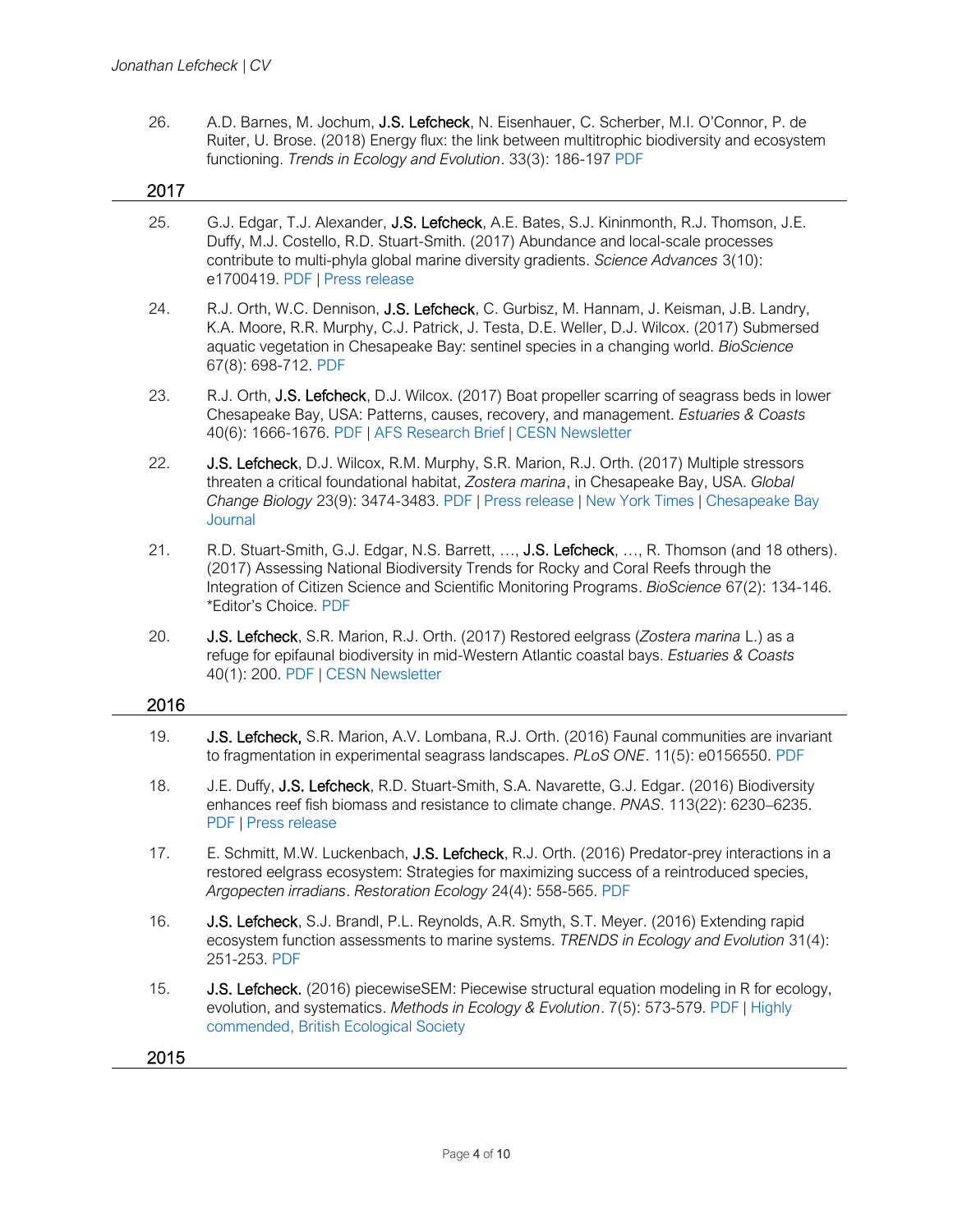- 14. J.E. Duffy, S.L. Ziegler, J.E. Campbell, P. Bippus<sup>†</sup>, **J.S. Lefcheck**. (2015) Squidpops: A simple tool to crowdsource a global map of marine predation intensity. *PLoS ONE* 10(11): e0142994. [PDF](http://dx.doi.org/10.1371/journal.pone.0142994)
- 13. **J.S. Lefcheck**, J.E. Duffy. (2015) Multitrophic functional diversity predicts ecosystem functioning in experimental assemblages of estuarine consumers. *Ecology* 96(11): 2973-2983. [PDF](http://www.esajournals.org/doi/pdf/10.1890/14-1977.1)
- 12. J.E. Duffy, P.L. Reynolds, C. Boström, J.A. Coyer, M. Cusson, S. Donadi, J.G. Douglass, J. Eklöf, A. Engelen, B.K. Eriksson, S. Fredriksen, L. Gamfeldt, C. Gustafsson, G. Hoarau, M. Hori, K. Hovel, K. Iken, J.S. Lefcheck, P. Moksnes, M. Nakaoka, M.I. O'Connor, J.L. Olsen, J.P. Richardson, J.L. Ruesink, E.E. Sotka, J. Thormar, M.A. Whalen, J.J. Stachowicz. (2015) Biodiversity mediates top-down control in eelgrass ecosystems: A global comparative experiment. *Ecology Letters* 18(7): 696-705. [PDF](http://dx.doi.org/10.1111/ele.12448) | [Press release](http://www.vims.edu/newsandevents/topstories/zen_diversity.php)
- 11. J.S. Lefcheck, J.E.K. Byrnes, F. Isbell, L. Gamfeldt, J.H. Griffin, N. Eisenhauer, M.J.H. Hensel, A. Hector, B.J. Cardinale, J.E. Duffy. (2015) Biodiversity enhances ecosystem multifunctionality across trophic levels and habitats. *Nature Communications* 6: 6936. [PDF](http://www.nature.com/ncomms/2015/150424/ncomms7936/full/ncomms7936.html) | [Press release](http://www.vims.edu/newsandevents/topstories/multidiversity.php)
- 10. L. Gamfeldt, J.S. Lefcheck, J.E.K. Byrnes, J.E. Duffy, B.J. Cardinale, J.N. Griffin. (2015) Marine biodiversity and ecosystem functioning: what's known and what's next. *Oikos* 124(3): 252- 265. \*Editor's Choice. [PDF](http://dx.doi.org/10.1111/oik.01549) | [Oikos Blog](http://www.oikosjournal.org/blog/marine-biodiversity-and-ecosystem-functioning-whats-known-and-whats-next)
- 9. R. Stuart-Smith, A.E. Bates, J.S. Lefcheck, J.E. Duffy, S.C. Baker, R.J. Thomson, J.F. Stuart-Smith, N.A. Hill, S.J. Kininmonth, L. Airoldi, M.A. Becerro, S.J. Campbell, T.P. Dawson, S.A. Navarette, G.A. Soler, E.M.A. Strain, T.J. Willis, G.J. Edgar. (2015) The potential of trait-based approaches to contribute to marine conservation. *Marine Policy* 51: 148-150. [PDF](http://dx.doi.org/10.1016/j.marpol.2014.07.002)
- 8. **J.S. Lefcheck,** V.A.G. Bastazini, J.N. Griffin. (2015) Choosing and using traits in functional diversity research. *Environmental Conservation* 42(2): 104-107. \*Invited contribution. \*\*Paper of the month. [PDF](http://dx.doi.org/10.1017/S0376892914000307) | [Cambridge Blogs](http://blog.journals.cambridge.org/2015/06/04/everything-but-the-kitchen-sink-combating-species-extinction-using-multiple-functional-traits/)

- 7. J.E.K. Byrnes, J.S. Lefcheck, L. Gamfeldt, J.N. Griffin, F.I. Isbell., A. Hector. (2014) Multifunctionality does not imply that all functions are positively correlated. *PNAS*. 111(51): E5490. [PDF](http://www.pnas.org/content/111/51/E5490.full)
- 6. T.J. Bird, A.E. Bates, J.S. Lefcheck, N.A. Hill, S. Wotherspoon, M. Krkosek, R. Stuart-Smith, J. Stuart-Smith, G. Pecl, G.J. Edgar, R.J. Thomson, N. Barrett, S. Frusher. (2014) Statistical solutions for error and bias in global citizen science datasets. *Biological Conservation* 173: 144-154. \*Invited contribution. [PDF](http://dx.doi.org/10.1016/j.biocon.2013.07.037)
- 5. J.S. Lefcheck, J. van Montfrans, R.J. Orth, E.L. Schmitt, J.E. Duffy, M. Luckenbach. (2014) Epifaunal invertebrates as predators of juvenile bay scallops (*Argopectin irradians*). *Journal of Experimental Marine Biology and Ecology* 454: 18-25. [PDF](http://dx.doi.org/10.1016/j.jembe.2014.01.014)
- 4. J.E.K. Byrnes, L. Gamfeldt, F. Isbell, J.E. Duffy, J.S. Lefcheck, J.N. Griffin, A. Hector, B.J. Cardinale, D.U. Hooper, L.E. Dee. (2014) Investigating the relationship between biodiversity and ecosystem multifunctionality: Challenges and solutions. *Methods in Ecology and Evolution* 5(2): 111-124. [PDF](http://dx.doi.org/10.1111/2041-210X.12143/)
- 3. J.S. Lefcheck, A. Buchheister, K.M. Laumann, M. Stratton, K. Sobocinski, S. Chak, T.R. Clardy, P.L. Reynolds, R.J. Latour, J.E. Duffy. (2014) Dimensions of biodiversity in Chesapeake Bay demersal fishes: Patterns and drivers through space and time. *Ecosphere* 5(2): art14. [PDF](http://www.esajournals.org/doi/pdf/10.1890/ES13-00284.1)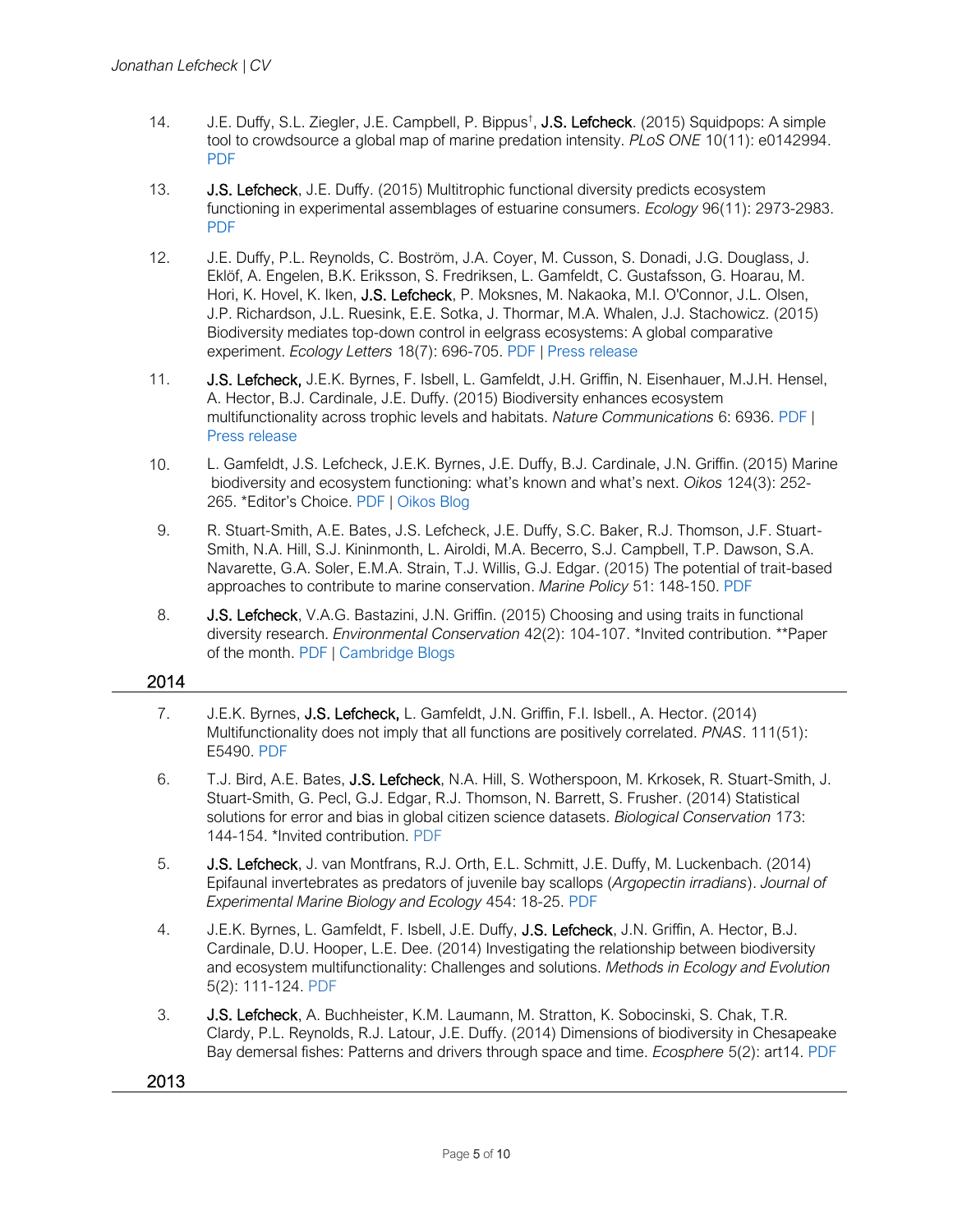- 2. R. Stuart-Smith, A.E. Bates, J.S. Lefcheck, J.E. Duffy, S.C. Baker, R.J. Thomson, J.F. Stuart-Smith, N.A. Hill, S.J. Kininmonth, L. Airoldi, M.A. Becerro, S.J. Campbell, T.P. Dawson, S.A. Navarette, G.A. Soler, E.M.A. Strain, T.J. Willis, G.J. Edgar. (2013) Integrating abundance and functional traits reveals new global hotspots of fish diversity. *Nature* 501(7468): 539-542. [PDF](http://www.nature.com/nature/journal/v501/n7468/pdf/nature12529.pdf) | [Press release](http://www.vims.edu/newsandevents/topstories/functional_diversity.php)
- 1. J.S. Lefcheck, M.A. Whalen, T.M. Davenport, J.P. Stone, J.E. Duffy. (2013) Physiological effects of dietary mixing on consumer fitness: A meta-analysis. *Ecology* 94(3): 565-527. [PDF](http://www.esajournals.org/doi/pdf/10.1890/12-0192.1) | [Press release](http://www.vims.edu/newsandevents/topstories/diet_mixing.php)

### IN REVISION

S.J. Brandl, J.S. Lefcheck, A.E. Bates, D.B. Rasher, T. Norin. A metabolic framework to examine the assembly and functioning of animal communities.

J. Grinstead, P. Ortiz-Ramirez, X. Carreto-Guadarrama, A. Arrieta-Zamudio, A. Pratt, M. Cantú-Sánchez, J.S. Lefcheck, D. Melamad. Piecewise structural equation modeling of linguistic and non-linguistic cognitive predictors of the quantity implicature in child language.

K.J. Haynes, A.M. Liebhold, J.S. Lefcheck, R.S. Morin, G. Wang. Climate affects the outbreaks of a forest defoliator indirectly through its tree hosts.

R.S.C. Cooke, W. Gearty, A.S.A. Chapman, J. Dunic, G.J. Edgar, J.S. Lefcheck, G. Rilov, C.R. McClain, R.D. Stuart-Smith, S.K. Lyons, A.E. Bates. Humans are disrupting a longstanding trophic-size structure in vertebrates.

I N R E V I E W *(PDFs available upon request)*

A.P. Ramus\*, J.S. Lefcheck, Z.T. Long. Foundational biodiversity effects propagate through coastal food webs via multiple pathways.

D. Cottrell\*, **J.S. Lefcheck**, B.J. Peterson. Herbivory-induced facilitation increases from low to high stress: an observational and experimental test in seagrass.

[Google Scholar](https://scholar.google.com/citations?user=wTArpJgAAAAJ&hl=en) Citations: 5537, h-index: 26, i10-index: 37

# **GRANTS**

| $2021 -$ | Modelling climate change impacts on Chesapeake Bay SAV. Chesapeake Bay Trust. Co-lead. |
|----------|----------------------------------------------------------------------------------------|
| 2022     | (Total subcontract: \$11,231)                                                          |
| $2021 -$ | Mangrove and seagrass carbon storage estimates for Belize. Pew Charitable Trusts. Co-  |
| 2022     | Principal Investigator. (Total award amount: \$226,490)                                |

# T E A C H I N G

| Instructor |                                                                                                                                 |  |
|------------|---------------------------------------------------------------------------------------------------------------------------------|--|
| 2021       | Instructor, Structural Equation Modeling, PR Statistics, Virtual.                                                               |  |
| 2019       | Instructor, Structural Equation Modeling, Stockholm University, Stockholm, Sweden.                                              |  |
| 2018       | Instructor, Structural Equation Modeling, PR Statistics, Glasgow, UK.                                                           |  |
| 2017       | Co-instructor, Structural Equation Modeling, PR Statistics, Port Talbot, UK.                                                    |  |
| 2017       | Instructor, Meta-analysis in Ecology (MSCI 698, Spring). Virginia Institute of Marine Science,<br>The College of William & Mary |  |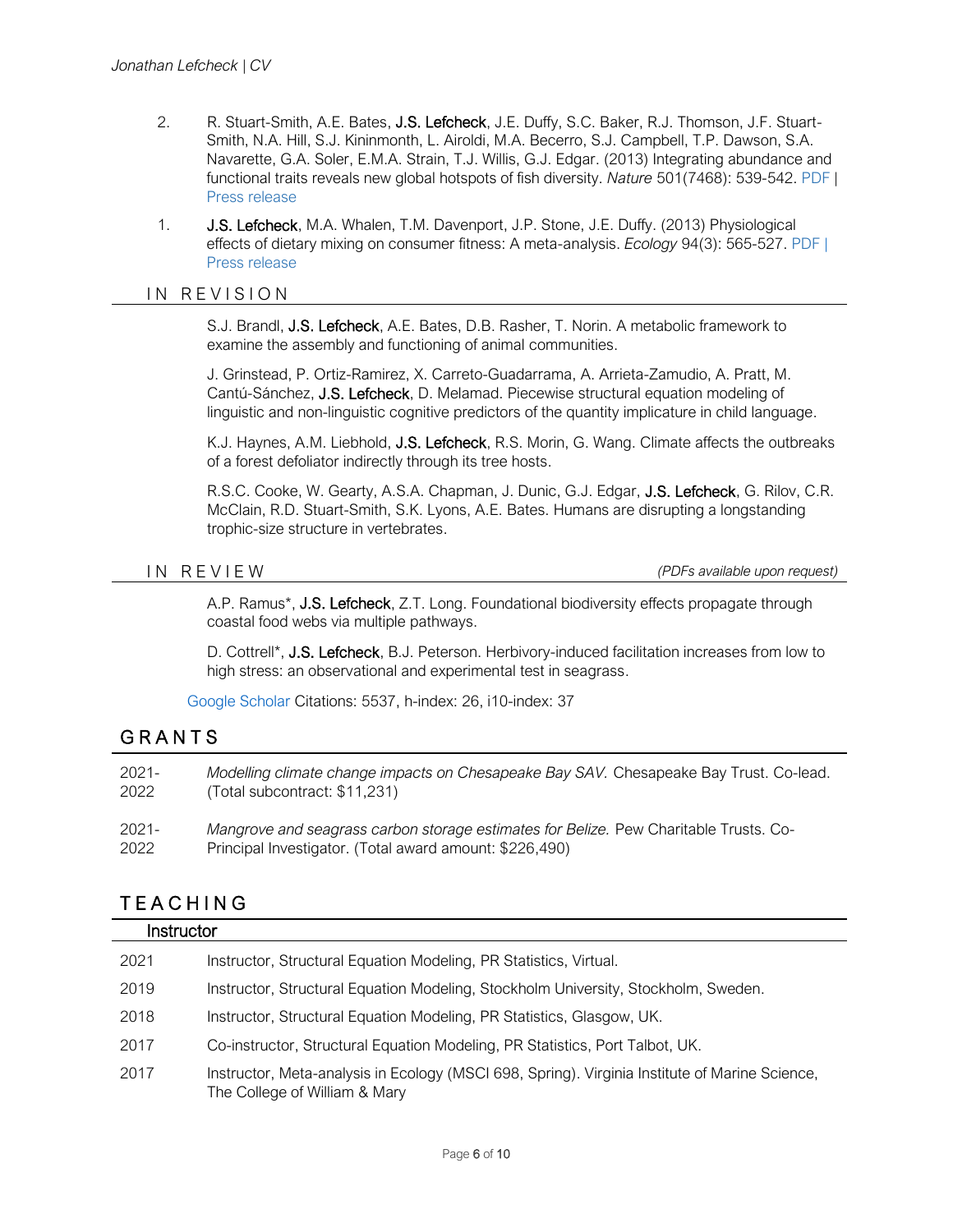- 2017 Instructor, Structural Equation Modeling, Southampton University, UK.
- 2016 Instructor, Structural Equation Modeling. University of Göttingen, Germany.
- 2016 Instructor, Contemporary Topics in Ecology (MSCI 698, Spring). Virginia Institute of Marine Science, The College of William & Mary
- 2015 Instructor, Undergraduate Research (MSCI 490, Fall, Spring). The College of William & Mary
- 2014 Co-instructor, Seagrass Ecosystem Ecology (MSCI 398, Spring), The College & William & Mary. Part of networked class with two other universities. [Press release](http://www.vims.edu/newsandevents/topstories/zenterns.php)
- 2012 Co-instructor, Dimensions of Biodiversity Distributed Graduate Seminar (MSCI 698). Virginia Institute of Marine Science. Part of networked class with 13 other universities

#### Undergraduate and Post-Graduate Mentees

Yasmina Esmaeili (2021-2022, PhD Fellow), Paola Granados (2021, NSF REU), Kirsten Johnston (2020-2021), Luis de Pablo (2019-2020, NSF REU), Claire Murphy (2016-2020), Annie Innes-Gold (2017, NSF REU), Nina Lesser (2016-2017), Teddy Noll (2016-2017), Rachael Caron (2016-2017), Casey Maclean (2016-2017), Lauren Herbine (2014-2017, W&M Monroe Scholar), Rachel Wimmer (2014-2016), Paige Bippus (2014, NSF REU), David Godschalk (2014), Danielle Hall (2012-2014), Kyle Belfort (2012-2014), Sally Bornbusch (2012-2013), Katelyn Jenkins (2012-2013)

# O R A L P R E S E N T A T I O N S *\*Presenting author*

2021 "The green in the blue: how coastal ecosystems are advancing ecology and saving the planet." J.S. Lefcheck. (2021) Invited Seminar. Brown University, Providence, RI. 2021 "Towards a global seagrass observing community for conservation and synthesis." J.S. Lefcheck, M. Portouroglou, L. Weatherdon, S. Pruckner, A. Kornbluth, J.E. Duffy. (2021) CERF 26th Biennial Conference (Virtual). 2021 "Marine Science and you can too! The power of global collaborations." J.S. Lefcheck. (2021) Invited lecturer. University of New Hampshire (Virtual). 2021 "Towards a Global Seagrass Monitoring Network: The past, present, and future of collaboration." J.S. Lefcheck. (2021) Invited Seminar. International Seagrass Biology Workshop Pre-event Seminar Series (Virtual). 2020 "To what extent do seagrass ecosystems support marine good webs? Maldives meadows within a global context." P. Roe\*, J.S. Lefcheck, K. Mohamen, H. Nihad. (2020) Third Maldives Marine Science Symposium. 2020 "Global trajectories of seagrass ecosystems into the 21st Century" J.S. Lefcheck. (2020) Organized session. National Coastal and Estuarine Summit (Virtual). 2020 "From sea to sky: What cross-scale observations tell us about the human impacts on underwater grasses." J.S. Lefcheck. (2020) *Invited seminar*. University of Western Australia, Perth, Australia. 2019 "How to design a biodiversity-ecosystem functioning experiment in 2019." J.S. Lefcheck. (2019) Invited lecturer. Brown University, Providence, RI. 2019 "Tropicalization of mid-western Atlantic coastal bays by pinfish: a combined ecological and oceanographic perspective." J.S. Lefcheck, F.J. Fodrie, D. Gong, M. Faulkner, R.J. Orth. (2019) CERF 25<sup>th</sup> Biennial Conference, Mobile, AL. 2019 "From micro to macro: the functional role of biodiversity across scales." J.S. Lefcheck. (2019) Invited seminar. Stockholm University, Stockholm, Sweden.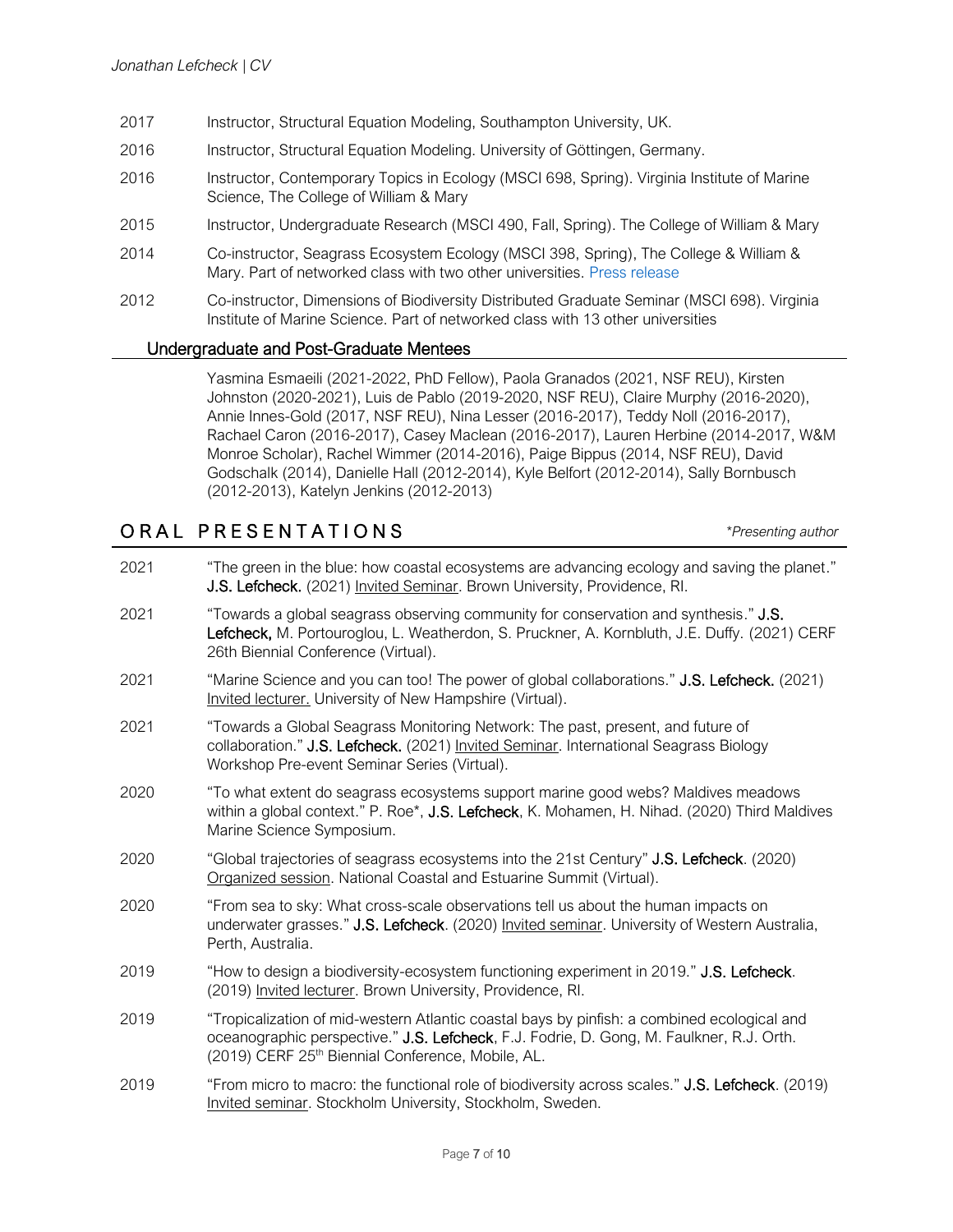- 2018 "Status and Trends of Submersed Aquatic Vegetation (SAV) in Chesapeake Bay: A Synthesis" W.C. Dennison, J.S. Lefcheck, C. Gurbisz, R.J. Orth. (2018) Invited panelist. Chesapeake Research and Modeling Symposium, Annapolis, MD.
- 2018 "Scaling up and digging deep: What new ideas about biodiversity can tell us about the functioning of natural systems." **J.S. Lefcheck**. (2018) Invited Seminar, Smithsonian Environmental Research Center, Edgewater, MD.
- 2018 "High species richness enhances cover of a critical coastal habitat: Insight and mechanisms from 30 years of monitoring in Chesapeake Bay." J.S. Lefcheck, C.J. Patrick, D.J. Wilcox, R.R. Murphy, J. Keisman, D.E. Weller, W.C. Dennison, R.J. Orth. (2018) World Conference on Marine Biodiversity, Montreal, Canada.
- 2018 "Scaling up and digging deep: What new ideas about biodiversity can tell us about the functioning of ecosystems." J.S. Lefcheck. (2018) Invited Seminar, Duke University, Beaufort, NC.
- 2017 "From the land to the sea: how human activities affect submersed aquatic vegetation in Chesapeake Bay." J.S. Lefcheck. (2017) Invited seminar, NOAA, Silver Spring, MD.
- 2017 "Scaling up and digging deep: What new ideas about biodiversity can tell us about the functioning of ecosystems." J.S. Lefcheck. (2017) Invited seminar, Wood's Hole Oceanographic Institute, Falmouth, MA.
- 2017 "Nutrient reductions promote Submersed Aquatic Vegetation: Thirty years of change in Chesapeake Bay." J.S. Lefcheck, C.J. Patrick\*, R.J. Orth, W.C. Dennison, D.J. Wilcox, R.R. Murphy, J. Keisman, C. Gurbisz, M. Hannam, J.B. Landry, K. A. Moore, C.J. Patrick, J. Testa, D.E. Weller, R.A. Batuik. (2017) 24<sup>th</sup> Coastal and Estuarine Research Federation Biennial Meeting, Providence, RI.
- 2017 "Pinfish incursion: ecosystem consequences for mid-Atlantic seagrass meadows." J.P. Richardson\*, R.J. Orth, J.S. Lefcheck. (2017) 24<sup>th</sup> Coastal and Estuarine Research Federation Biennial Meeting, Providence, RI.
- 2017 "Biodiversity in a changing world: from Amphipods to *Zostera*, and everything in between." J.S. Lefcheck. (2017) Invited seminar, University of Connecticut, Avery Point, CT.
- 2017 "Reinventing biodiversity: From the very small to the very large." J.S. Lefcheck. (2017) Invited seminar, University of North Carolina, Chapel Hill, NC.
- 2017 "Frontiers in biodiversity: New paradigms, challenges, and solutions." J.S. Lefcheck. (2017) Invited seminar, University of Virginia, Charlottesville, VA.
- 2016 "Clearing the air about 'multifunctionality': what is it and what does it mean for ecosystem ecology?" J.S. Lefcheck. (2016) Invited seminar. University of Lund, Sweden.
- 2016 "Frontiers in biodiversity: From buckets to the biosphere." J.S. Lefcheck. (2016) Invited seminar, University of Göttingen, Germany.
- 2015 "The bugs are back in town!" R.J. Orth\*, S.R. Marion, J.S. Lefcheck. (2015) CERF 23<sup>rd</sup> Biennial Conference, Portland, OR.
- 2015 "Functional recovery of an epifaunal invertebrate community associated with a restored eelgrass bed." J.S. Lefcheck, S.R. Marion, R.J. Orth. (2015)100<sup>th</sup> Ecological Society of America Meeting, Baltimore, MD.
- 2015 "Top-down versus bottom-up control of a temperate eelgrass system: insights from a 15-year ecological survey." J.S. Lefcheck, J.P. Richardson, J.E. Duffy. (2015)  $45<sup>th</sup>$  Benthic Ecology Meeting, Quebec, Canada.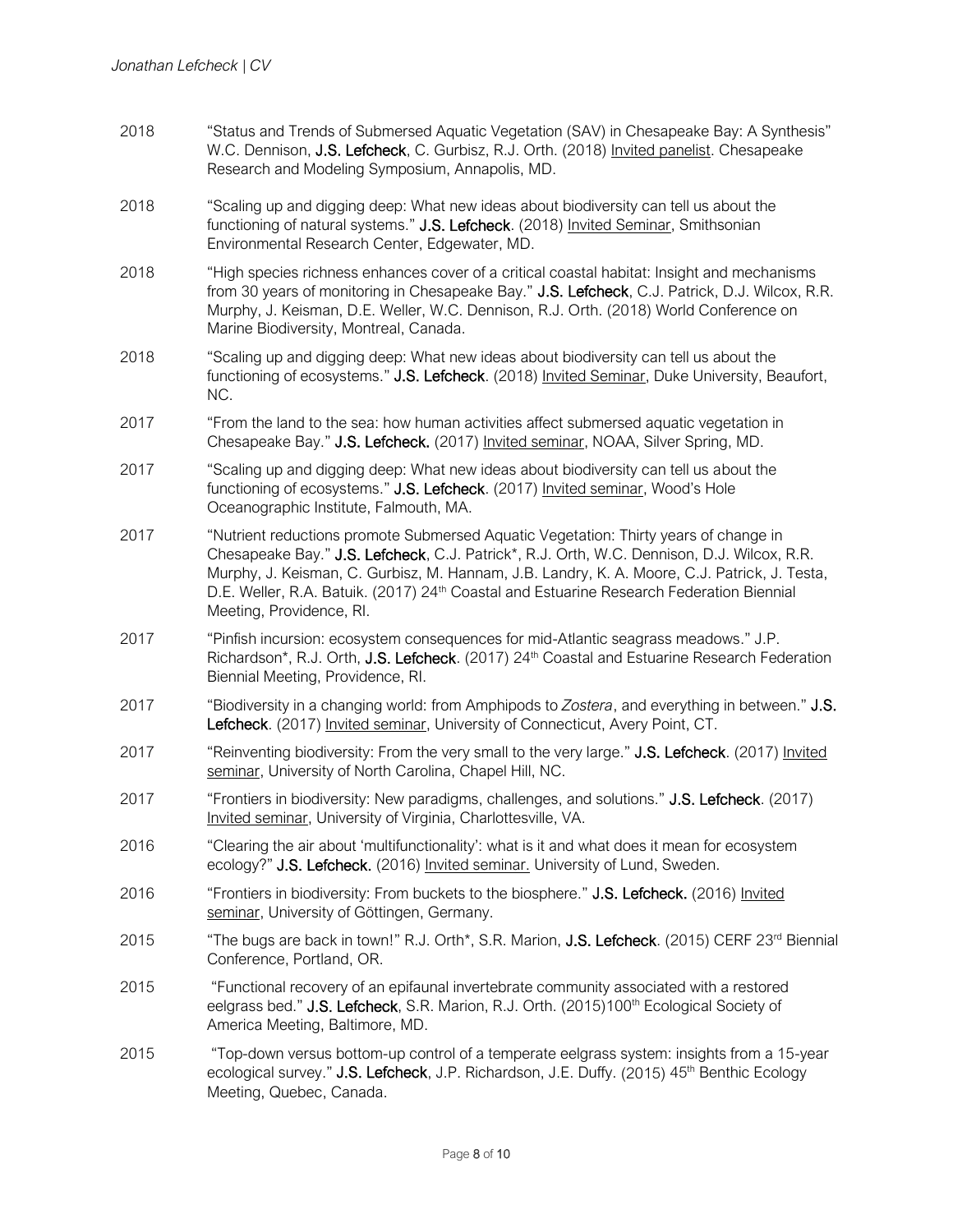- 2014 "The 'new' diversity: global insights into the functional importance of biodiversity." J.S. Lefcheck. (2014) Invited seminar, Colby College, Waterville, ME.
- 2014 "Biodiversity drives ecosystem multifunctionality: a meta-analysis." J.S. Lefcheck, J.E.K. Byrnes, F. Isbell, L. Gamfeldt, J.N. Griffin, M. Hensel, B.J. Cardinale, D.U. Hooper, J.E. Duffy. (2014) 99<sup>th</sup> Ecological Society of America Meeting, Sacramento, CA.
- 2014 "Size structure drivers of crustacean grazer epifauna in a Chesapeake Bay *Zostera marina*  bed." Richardson, J. P.\*, J. S. Lefcheck, S. L. Ziegler, J. E. Duffy. (2014) 43<sup>rd</sup> Benthic Ecology Meeting, Jacksonville, FL.
- 2013 "Functional diversity and richness drive ecosystem functioning in experimental estuarine communities." J.S. Lefcheck, & J.E. Duffy. (2013) 42<sup>nd</sup> Benthic Ecology Meeting, Savannah, GA.
- 2013 "Bay scallop restoration and micropredators." J.S. Lefcheck, J. van Montfrans, E. Schmitt, R.J. Orth, J.E. Duffy, M. Luckenbach. (2013) Virginia SeaGrant Symposium, Richmond, VA.
- 2012 "Components of biodiversity in a Chesapeake Bay groundfish assemblage: A high-resolution analysis of patterns and drivers." J.S. Lefcheck, A. Buchheister, S. Chak, T. Clardy, K.M. Laumann, P. Reynolds, K. Sobocinski, M. Stratton, J.E. Duffy. (2012) 97<sup>th</sup> Ecological Society of America Meeting, Portland, OR.
- 2012 "Biodiversity effects on provision of multiple ecosystem functions in marine systems: A metaanalysis." J.S. Lefcheck, L. Gamfeldt, J.E.K. Byrnes, J.N. Griffin, M. O'Connor, B.J. Cardinale, J.E. Duffy. (2012) 41<sup>st</sup> Benthic Ecology Meeting, Norfolk, VA.

# **POSTERS**

*\*Presenting author † Undergraduate coauthor*

2019 "Drivers of regional-scale patterns of seagrass epifaunal invertebrates in the Chesapeake Bay, USA." C. Murphy\*<sup>†</sup>, J.S. Lefcheck, R.J. Orth. CERF 25<sup>th</sup> Biennial Conference, Mobile, AL. 2015 "Factors affecting trophic control of community structure and ecosystem functioning in experimental seagrass (*Zostera marina* L.) mesocosms." D.R. Godschalk\* † , J.S. Lefcheck, J.E. Duffy. (2015) 45<sup>th</sup> Benthic Ecology Meeting, Quebec, Canada. 2015 "Changes in faunal community structure after heat induced die-offs in a Chesapeake Bay eelgrass bed (*Zostera marina* L.)." D.K. Hall\*† , J.P. Richardson, J.E. Duffy, J.S. Lefcheck. (2015) 45<sup>th</sup> Benthic Ecology Meeting, Quebec, Canada. 2014 "Shifts in mesograzer community structure following two major eelgrass die-offs in the Chesapeake Bay." Ziegler S. L.\*, J. S. Lefcheck, J. P. Richardson and J. E. Duffy. (2014) 43<sup>rd</sup> Benthic Ecology Meeting, Jacksonville, FL. 2013 "BioDiverse Perspectives: blogging to foster communication among graduate students." J.S. Lefcheck, V. Bastazini, F. Halliday\*, H. Burgess, C. Robinson, R. Sewell-Nesteruk, C. Maranto, J. Parrish. (2013) 98th Ecological Society of America Meeting, Minneapolis, MN. 2013 "Eelgrass and bay scallop restoration in Virginia's coastal bays." E.L. Schmitt\*, R.J. Orth, M. Luckenbach, K.A. Moore, S.R. Marion, D.J. Wilcox, J.S. Lefcheck, J.E. Duffy, D.B. Parrish, S. Bonniwell, A. Curry, S. Fate, P. Smith, J. van Montfrans. (2013) 42nd Benthic Ecology Meeting, Savannah, GA. 2008 "Factors affecting trophic control of community structure and ecosystem functioning in experimental seagrass mesocosms." J.S. Lefcheck, J.E. Duffy, J.P. Richardson. (2008) 41st American Geophysical Union Fall Meeting, San Francisco, CA.

# AWARDS & HONORS